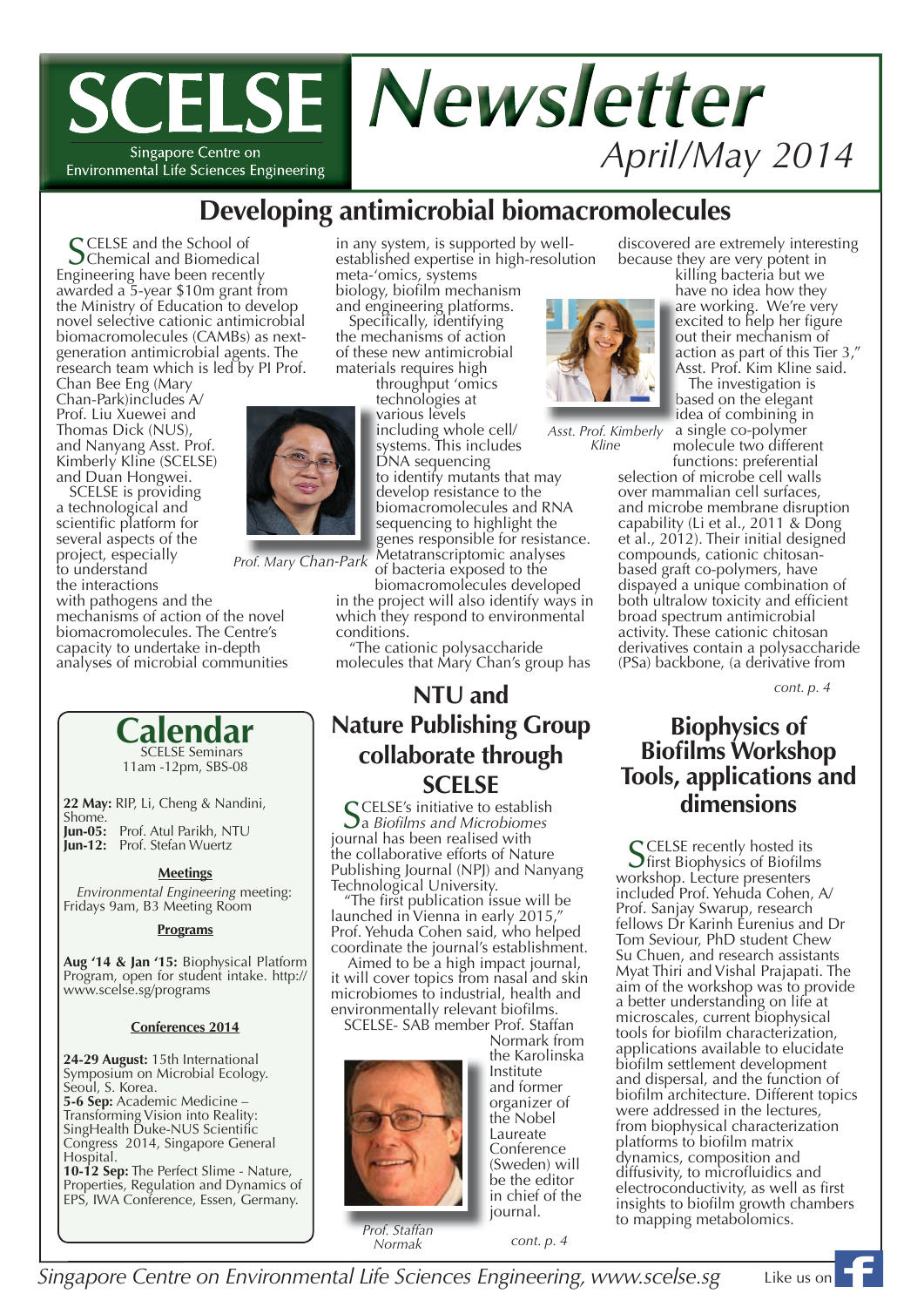## **SCELSE NEWSLETTER**

# **SCELSE**

he perks of coupling up" can be easily identified in microbial communities. Saravanan's current research focuses on dual species biofilm models and understanding how species coupling benefits biofilm dynamics. Specifically, his work on biofilm metabolomics focuses on mapping metabolic pathways in mono and mixed species biofilms. His greatest challenges is to study small distinct molecules by targeted and untargeted global approaches. One of Saravanan's major project, "Biofilm competition and coexistence – a dual species biofilm model",

uses a chambered microscope slide (static system) and flow cells to study the pair-wise combinations of *Pseudomonas aeruginosa* PAO1, *Pseudomonas protegens* Pf-5 and *Klebsiella pneumoniae* KP-1 when grown as biofilms. He is describing the roles of *P. aeruginosa* PAO1



To address the links be-tween quorum sensing (QS), organisation and composition of complex microbial communities, SCELSE researchers performed a long-term bioreactor ecology study. They observed that the conversion of floccular biomass to highly structured granules was interestingly correlated to *N-*acyl-homoserine-lactone (AHL) mediated QS. Species-rich communities in natural habitats are usually found within a matrix or extracellullar polymeric substance (EPS), either as surface

### **PEOPLE PROFILE**

exopolysaccharides in mixed species biofilms, as well as detecting and assigning function to "intra-cellular and extra-cellular metabolites". "SCELSE is the

> best environment b to collaborate", he says, as he h works with a w number of experts n across different a disciplines inside d and outside the a centre. He has c been involved in a b number of student n projects in SCELSE, p and is currently collaborating



*Saravanan working with*  dual species biofilms.

with Prof. Sanjay Swarup and senior research fellow Victor Nesati (SCELSE-NUS Environmental Research Institute (NERI)), and research fellow Desi Stuti (Mechano-biology Institute, NUS) in a project involving the role of SsrA and SsrB in *Salmonella enterica* biofilm formation. Saravanan has

### **Saravanan Perisiamy Research Fellow**

also been co-supervising PhD student Tanujaa Suriyanarayanan from Prof. Sanjay Swarup's lab (NUS)on her project titled "The impact of flagellin phosphorylation in *Pseudomonas aeruginosa* biofilm development and secretome". They are studying the mechanism of multispecies<br>biofilms and how these species' communities are protected in stressed environments.

 Saravanan obtained his BSc in 1998, and his MSc in 2000 at the Ayya Nadar Janaki Ammal College, Sivakasi, which is an affiliate of the Madurai Kamaraj University of India. In 2006, he completed his PhD in Biotechnology at Pondicherry University, (India). For his doctoral dissertation titled "Ecological and molecular identification of bacteria isolated from condenser discharged site of a coastal electric power plant," he characterised exopolymeric substances (EPS) produced by biofilm forming marine bacteria.

 Saravanan loves playing tennis, as well as badminton and swimming.

# **Life in granular communities**

**SCELSE researchers found homoserine-lactone-mediated quorum sensing in microbial communities organised as granules.** 

associated biofilms or surface independent floccular aggregates. Formation and dispersal of these biofilms results from environmental changes, including nutrient concentrations,oxygen, temperature etc. These organisation dynamics may be a common feature in many natural and engineered ecosystems. This study is significant because metadata analysis showed

how changes in EPS relate to granulation processes, and that AHL mediated QS seems to be a key factor within granular or structured floccular communities.



*Particle size distribution (measured on a volume basis) and sludge volumetric index (SVI<sub>5</sub>), of a granular sludge community in a sequencing batch reactor based on microscopic visualisation of structures.*

> The ISME Journal (2014), 1-12<br>© 2014 International Society for Microbial Ecology All rights reserved 1751-7362/14 nature.com/ismei

#### **ORIGINAL ARTICLE**

The role of quorum sensing signalling in EPS production and the assembly of a sludge community into aerobic granules

Chuan Hao Tan<br/>1.2.3, Kai Shyang Koh<sup>1</sup>, Chao Xie<sup>1</sup>, Martin Tay $^{1,2,4}$ , Yan Zhou<br/>², Rohan Williams<br><sup>1</sup>, Wun Jern Ng<sup>2,3</sup>, Scott A Rice<br/> $^{1,4,5}$  and Staffan Kjelleberg $^{1,4,5}$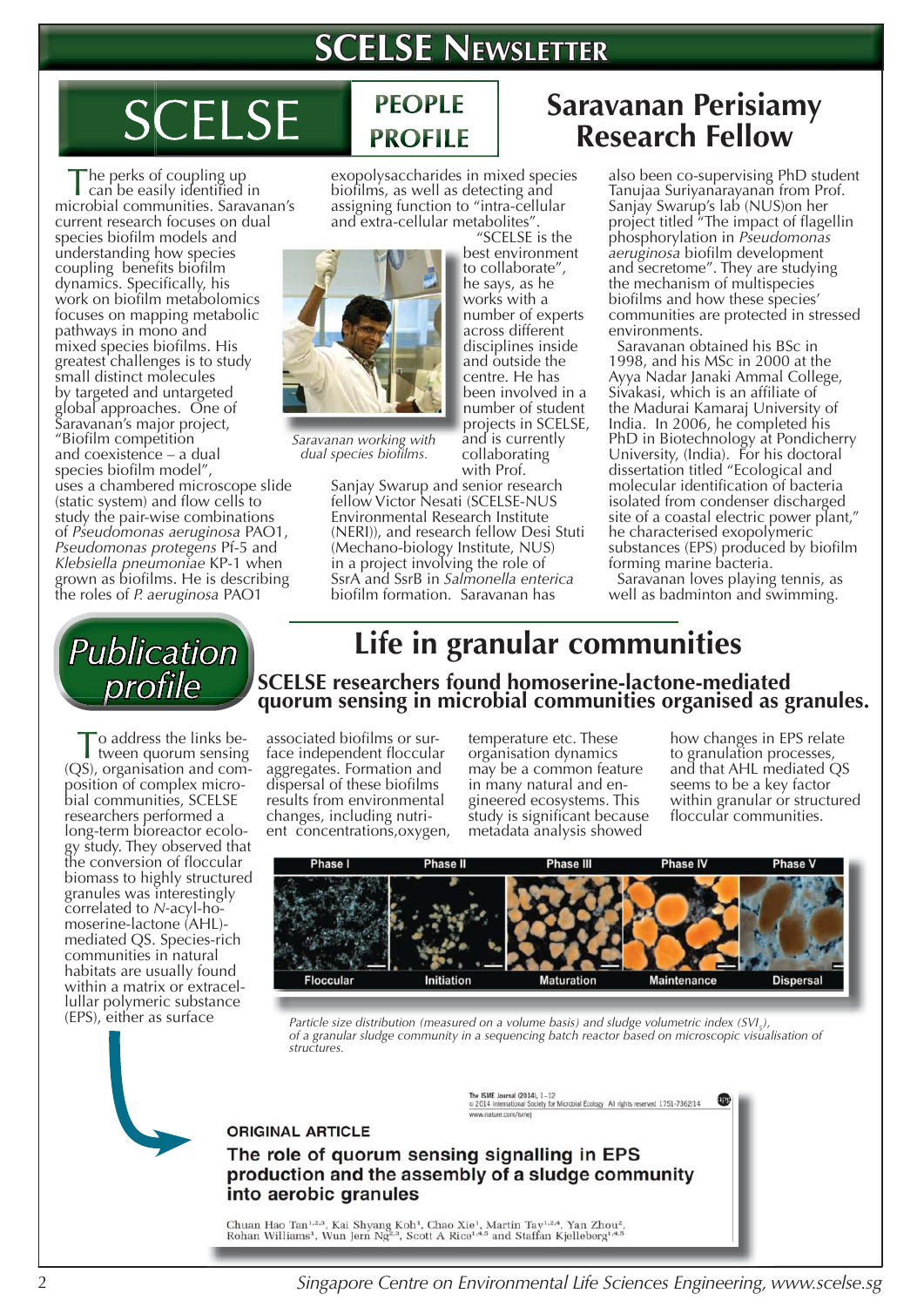

#### **HSH Prince Alfred of Liechtenstein visits SCELSE**



*HSH Prince Alfred of Liechtenstein (left), Chairman of the International Peace Foundation (IPF) in Vienna, recently visited SCELSE. During his visit, Prof. Yehuda*  Cohen presented (above) SCELSE's biofilm research and discussed the launch of NTU-*Nature partner journal "Biofi lms and Microbiomes" in Vienna.*

*From right to left, Professors Stefan Wuertz and Yehuda Cohen welcomed HSH Prince Alfred and Mr Uwe Morawetz (founder of IPF) to SCELSE.*

**Genome Biology and Evolution** 

gbe.oxfordjournals.org

Genome Biol Evol (2014) doi: 10.1093/gbe/evu094<br>First published online: May 6, 2014

#### **Comparative genomic analysis of malaria** mosquito vector associated novel pathogen Elizabethkingia anophelis

Jeanette Teo<sup>1,1</sup>, Sean Yang-Yi Tan<sup>2,3,1</sup>, Yang Liu<sup>2</sup>, Martin Tay<sup>2,3</sup>, Yichen Ding<sup>2</sup>, Yingying Li<sup>3</sup>, Staffan Kjelleberg<sup>2, 4</sup>, Michael Givskov<sup>2, 5</sup>, Raymond T.P. Lin<sup>1</sup> and Liang Yang<sup>2,3</sup>,



#### $small.$

Reactive Oxygen Species

#### **Rhodamine-Modified Upconversion Nanophosphors for Ratiometric Detection of Hypochlorous Acid in Aqueous Solution and Living Cells**

Yi Zhou, Wenbo Pei, Chenyuan Wang, Jixin Zhu, Jiansheng Wu, Qinyu Yan, Ling Huang, Wei Huang, Cheng Yao, Joachim Say Chye Loo,\* and Qichun Zhang\* small 2014,<br>DOI: 10.1002/5mll.201303127 © 2014 Wiley-VCH Verlag GmbH & Co. KGaA, Weinheim wileyonlinelibrary.com 1